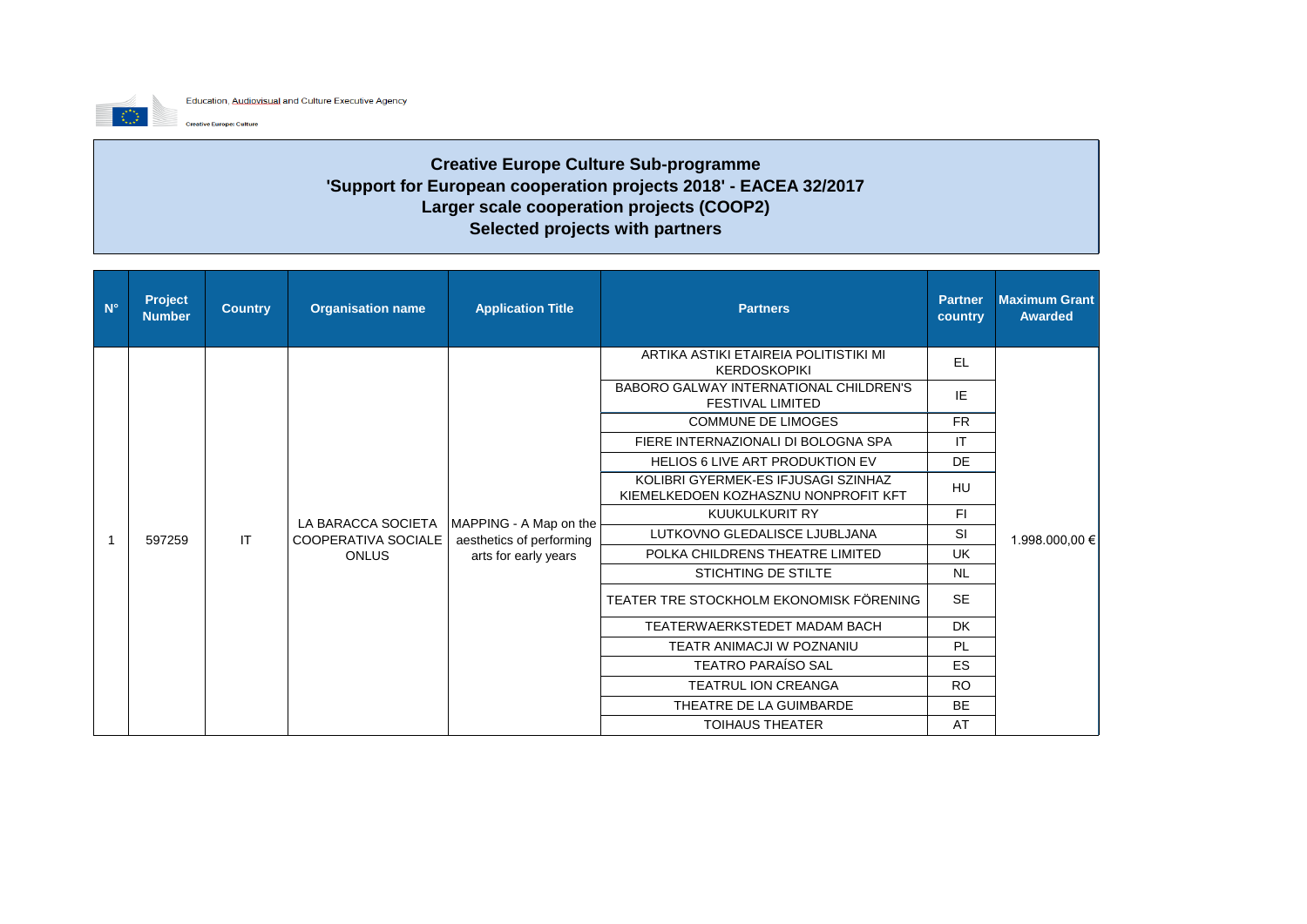| $N^{\circ}$ | Project<br><b>Number</b> | <b>Country</b> | <b>Organisation name</b>                          | <b>Application Title</b>                                                                                | <b>Partners</b>                                                                                     | <b>Partner</b><br>country | <b>Maximum Grant</b><br><b>Awarded</b> |
|-------------|--------------------------|----------------|---------------------------------------------------|---------------------------------------------------------------------------------------------------------|-----------------------------------------------------------------------------------------------------|---------------------------|----------------------------------------|
|             |                          |                |                                                   |                                                                                                         | ARIONA HELLAS AE                                                                                    | EL.                       |                                        |
|             | 597291                   |                |                                                   |                                                                                                         | ASSOCIAZIONE INCONTRI INTERNAZIONALI DI<br>ROVERETO ORIENTE OCCIDENTE TEATRO DANZA<br><b>MUSICA</b> | IT                        |                                        |
| 2           |                          | UK             | THE BRITISH COUNCIL                               | Europe Beyon Access                                                                                     | KAMPNAGEL INTERNATIONALE KULTURFABRIK<br><b>GMBH</b>                                                | <b>DE</b>                 | 1.998.192,00 €                         |
|             |                          |                |                                                   |                                                                                                         | PER.ART                                                                                             | <b>RS</b>                 |                                        |
|             |                          |                |                                                   |                                                                                                         | SKÅNES DANSTEATER AB                                                                                | <b>SE</b>                 |                                        |
|             |                          |                |                                                   |                                                                                                         | STICHTING HOLLAND DANCE FESTIVAL                                                                    | <b>NL</b>                 |                                        |
|             | CZ<br>597298             |                | <b>INSTITUT UMENI -</b><br><b>DIVADELNI USTAV</b> | <b>EMERGENCE From</b><br>shared experience to new<br>creativity: Living<br>Heritage/Reframing<br>Memory | <b>CYPRUS THEATRE ORGANISATION</b>                                                                  | <b>CY</b>                 | 712.264,45 €                           |
|             |                          |                |                                                   |                                                                                                         | HOGSKOLEN I OSTFOLD                                                                                 | <b>NO</b>                 |                                        |
| 3           |                          |                |                                                   |                                                                                                         | INSTYTUT TEATRALNY IM. ZBIGNIEWA<br><b>RASZEWSKIEGO</b>                                             | <b>PL</b>                 |                                        |
|             |                          |                |                                                   |                                                                                                         | IZOLYATSIA. PLATFORM FOR CULTURAL<br><b>INITIATIVES</b>                                             | <b>UA</b>                 |                                        |
|             |                          |                |                                                   |                                                                                                         | LATVIJAS JAUNA TEATRA INSTITUTS                                                                     | LV                        |                                        |
|             |                          |                |                                                   |                                                                                                         | VICTORIA AND ALBERT MUSEUM                                                                          | <b>UK</b>                 |                                        |
|             |                          |                |                                                   |                                                                                                         | <b>ARTE SELLA</b>                                                                                   | IT                        | 561.246,00 €                           |
|             |                          |                |                                                   |                                                                                                         | COMUNE DI BASSANO DEL GRAPPA                                                                        | $\mathsf{I}\mathsf{T}$    |                                        |
|             |                          |                |                                                   |                                                                                                         | CONSEIL DÉPARTEMENTAL DU VAL-DE-MARNE                                                               | <b>FR</b>                 |                                        |
|             |                          |                | LA BRIQUETERIE<br><b>CENTRE DE</b>                |                                                                                                         | CONSORCI MERCAT DE LES FLORS/CENTRE DE<br>LES ARTS DE MOVIMENT                                      | <b>ES</b>                 |                                        |
| 4           | 597344                   | <b>FR</b>      | <b>DEVELOPPEMENT</b><br>CHOREGRAPHIQUE DU         | Dancing Museums - The                                                                                   | DANCE4                                                                                              | <b>UK</b>                 |                                        |
|             |                          |                | <b>VAL DE MARNE</b>                               | democracy of beings                                                                                     | FONDAZIONE FITZCARRALDO                                                                             | IT                        |                                        |
|             |                          |                | <b>ASSOCIATION</b>                                |                                                                                                         | KUNST-UND AUSSTELLUNGSHALLE DER<br>BUNDESREPUBLIK DEUTSCHLAND GMBH                                  | <b>DE</b>                 |                                        |
|             |                          |                |                                                   |                                                                                                         | <b>STICHTING DANSATELIERS</b>                                                                       | <b>NL</b>                 |                                        |
|             |                          |                |                                                   |                                                                                                         | <b>TANEC PRAHA SPOLEK</b>                                                                           | CZ                        |                                        |
|             |                          |                |                                                   |                                                                                                         | UNIVERSITA CA' FOSCARI VENEZIA                                                                      | IT                        |                                        |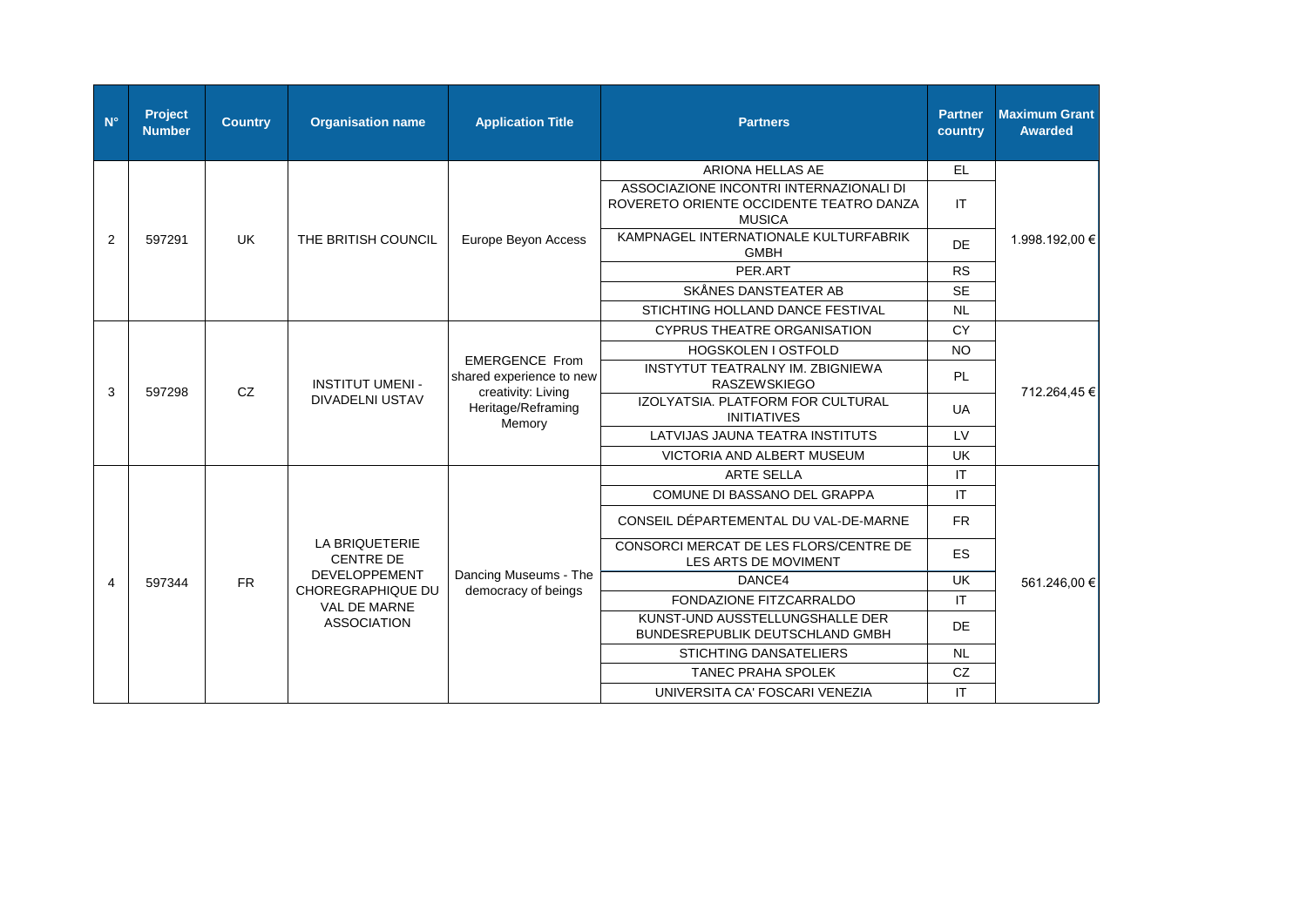| $N^{\circ}$ | Project<br><b>Number</b>                 | <b>Country</b>                                                                 | <b>Organisation name</b>                                                                   | <b>Application Title</b>                                                                          | <b>Partners</b>                                                  | <b>Partner</b><br>country  | <b>Maximum Grant</b><br><b>Awarded</b> |  |
|-------------|------------------------------------------|--------------------------------------------------------------------------------|--------------------------------------------------------------------------------------------|---------------------------------------------------------------------------------------------------|------------------------------------------------------------------|----------------------------|----------------------------------------|--|
|             |                                          |                                                                                |                                                                                            |                                                                                                   | <b>ASOCIATIA 4 CULTURE</b>                                       | <b>RO</b>                  |                                        |  |
|             |                                          |                                                                                |                                                                                            |                                                                                                   | <b>BRAIN STORE PROJECT</b>                                       | <b>BG</b>                  |                                        |  |
|             |                                          |                                                                                |                                                                                            |                                                                                                   | <b>ICI-CCN DE MONTPELLIER / OCCITANIE</b>                        | <b>FR</b>                  | 2.000.000,00 €<br>1.535.401.37 €       |  |
|             |                                          |                                                                                | DANCEWEB - VEREIN<br>ZUR FÖRDERUNG DES                                                     | Life Long Burning -<br>Towards a sustainable<br>Eco-System for<br>Contemporary Dance in<br>Europe | MUHELY ALAPITVANY - WORKSHOP FOUNDATION                          | HU                         |                                        |  |
|             |                                          |                                                                                | <b>INTERNATIONALEN</b>                                                                     |                                                                                                   | PLESNI CENTAR TALA                                               | <b>HR</b>                  |                                        |  |
| 5           | 597374                                   | AT                                                                             | <b>KULTURAUSTAUSCHES</b><br><b>IM BEREICH DER</b><br><b>DARSTELLENDEN</b><br><b>KÜNSTE</b> |                                                                                                   | STICHTING HET VEEM THEATER                                       | <b>NL</b>                  |                                        |  |
|             |                                          |                                                                                |                                                                                            |                                                                                                   | STIFTELSEN MODERNA DANSTEATERN<br><b>SKEPPSHOLMEN</b>            | <b>SE</b>                  |                                        |  |
|             |                                          |                                                                                |                                                                                            |                                                                                                   | <b>STUK KUNSTENCENTRUM</b>                                       | <b>BE</b>                  |                                        |  |
|             |                                          |                                                                                |                                                                                            |                                                                                                   | <b>UFERSTUDIOS GMBH</b>                                          | DE                         |                                        |  |
|             |                                          |                                                                                |                                                                                            |                                                                                                   | UMETNISKO DRUSTVO NOMAD DANCE ACADEMY<br><b>SLOVENIJA</b>        | <b>SI</b>                  |                                        |  |
|             |                                          |                                                                                |                                                                                            |                                                                                                   | CORK INSTITUTE OF TECHNOLOGY                                     | IE                         |                                        |  |
|             |                                          |                                                                                |                                                                                            |                                                                                                   | DIREÇÃO-GERAL DO LIVRO, DOS ARQUIVOS E DAS<br><b>BIBLIOTECAS</b> | <b>PT</b>                  |                                        |  |
|             | European Digital<br><b>MINISTERIO DE</b> | FACTORIA CULTURAL ASOCIACIÓN DE APOYO AL<br><b>EMPRENDIMIENTO Y A LAS ICCS</b> | <b>ES</b>                                                                                  |                                                                                                   |                                                                  |                            |                                        |  |
| 6           | 597380                                   | <b>ES</b>                                                                      | EDUCACION, CULTURA Y<br><b>DEPORTE</b>                                                     | Treasures: Management<br>of centennial archives in<br>the 21st century                            | INTERNATIONAL CENTRE FOR ARCHIVAL<br><b>RESEARCH (ICARUS)</b>    | AT                         |                                        |  |
|             |                                          |                                                                                |                                                                                            |                                                                                                   | KULTURDEPARTEMENTET - MINISTRY OF CULTURE                        | <b>NO</b>                  |                                        |  |
|             |                                          |                                                                                |                                                                                            |                                                                                                   | NATIONAL ARCHIVES OF HUNGARY                                     | HU                         |                                        |  |
|             |                                          |                                                                                |                                                                                            |                                                                                                   |                                                                  | NATIONAL ARCHIVES OF MALTA | <b>MT</b>                              |  |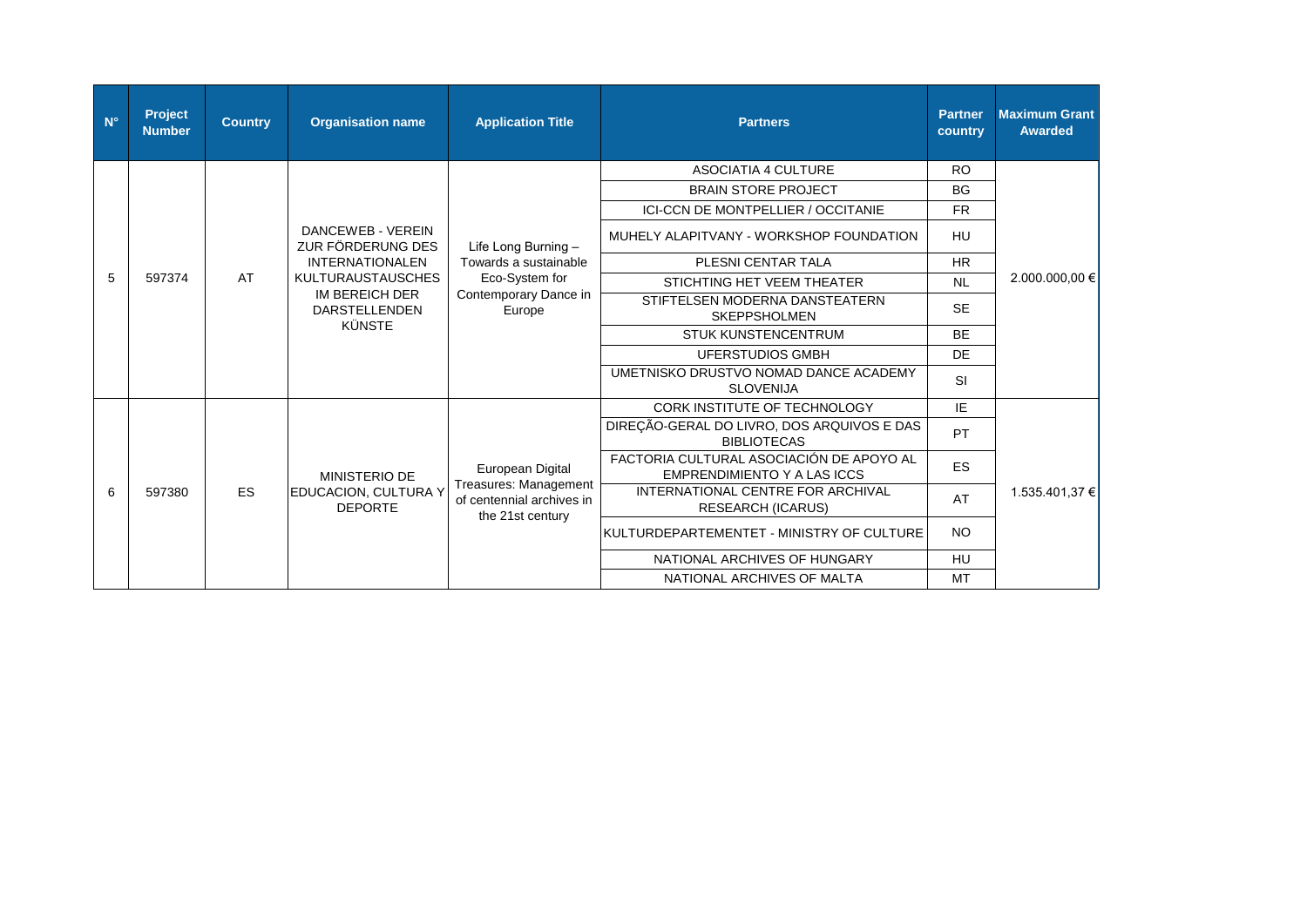| $N^{\circ}$    | Project<br><b>Number</b> | <b>Country</b>         | <b>Organisation name</b>                                   | <b>Application Title</b>                 | <b>Partners</b>                                                                    | <b>Partner</b><br>country | <b>Maximum Grant</b><br><b>Awarded</b> |
|----------------|--------------------------|------------------------|------------------------------------------------------------|------------------------------------------|------------------------------------------------------------------------------------|---------------------------|----------------------------------------|
|                |                          |                        |                                                            |                                          | <b>ARTSADMIN LBG</b>                                                               | <b>UK</b>                 |                                        |
|                |                          |                        |                                                            |                                          | <b>DRUGO MORE UDRUGE</b>                                                           | <b>HR</b>                 |                                        |
|                |                          |                        |                                                            |                                          | ETABLISSEMENT PUBLIC DU PARC ET DE LA<br>GRANDE HALLE DE LA VILLETTE (E.P.P.G.H.V) | <b>FR</b>                 | 2.000.000.00 €<br>419.805,64 €         |
|                |                          |                        |                                                            |                                          | FUNDAÇÃO CAIXA GERAL DE DEPÓSITOS-<br><b>CULTURGEST</b>                            | PT                        |                                        |
|                |                          |                        |                                                            |                                          | FUNDATIA ALT ART PENTRU ARTA ALTERNATIVA                                           | <b>RO</b>                 |                                        |
|                | SI<br>597408             | <b>BUNKER ZAVOD ZA</b> |                                                            | <b>INSTITUT UMENI - DIVADELNI USTAV</b>  | CZ                                                                                 |                           |                                        |
|                |                          |                        | ORGANIZACIJO IN<br>IZVEDBO, KULTURNIH<br><b>PRIREDITEV</b> | Create to Connect -><br>Create to Impact | MUSEUM OF CONTEMPORARY ART - TBILISI                                               | <b>GE</b>                 |                                        |
| $\overline{7}$ |                          |                        |                                                            |                                          | <b>NTGENT</b>                                                                      | <b>BE</b>                 |                                        |
|                |                          |                        |                                                            |                                          | SANTARCANGELO DEI TEATRI                                                           | IT                        |                                        |
|                |                          |                        |                                                            |                                          | STICHTING NOORDERZON GRONINGEN                                                     | <b>NL</b>                 |                                        |
|                |                          |                        |                                                            |                                          | STICHTING THEATER ROTTERDAM                                                        | <b>NL</b>                 |                                        |
|                |                          |                        |                                                            |                                          | STIFTELSEN BERGEN INTERNASJONALE TEATER                                            | <b>NO</b>                 |                                        |
|                |                          |                        |                                                            |                                          | UNITED ARTISTS LABOUR                                                              | <b>RS</b>                 |                                        |
|                |                          |                        |                                                            |                                          | ZNANSTVENORAZISKOVALNI CENTER SLOVENSKE<br>AKADEMIJE ZNANOSTI IN UMETNOSTI         | <b>SI</b>                 |                                        |
|                |                          |                        |                                                            |                                          | MUSICAL FUTURES LIMITED                                                            | <b>UK</b>                 |                                        |
|                |                          |                        |                                                            |                                          | <b>SACEM</b>                                                                       | <b>FR</b>                 |                                        |
| 8              | 597414                   | F1                     | SÄVELTÄJÄIN<br><b>TEKIJÄNOIKEUSTOIMIST</b>                 | <b>Future Songwriting</b>                | SOCIETY ARTISJUS HUNGARIAN BUREAU FOR THE<br>PROTECTION OF AUTHORS' RIGHTS         | HU                        |                                        |
|                |                          |                        | O TEOSTO RY                                                |                                          | <b>TAIDEYLIOPISTO</b>                                                              | F1                        |                                        |
|                |                          |                        |                                                            |                                          | UNIVERSIDAD POMPEU FABRA                                                           | <b>ES</b>                 |                                        |
|                |                          |                        |                                                            |                                          | UNIVERSITAET ZU KOELN                                                              | <b>DE</b>                 |                                        |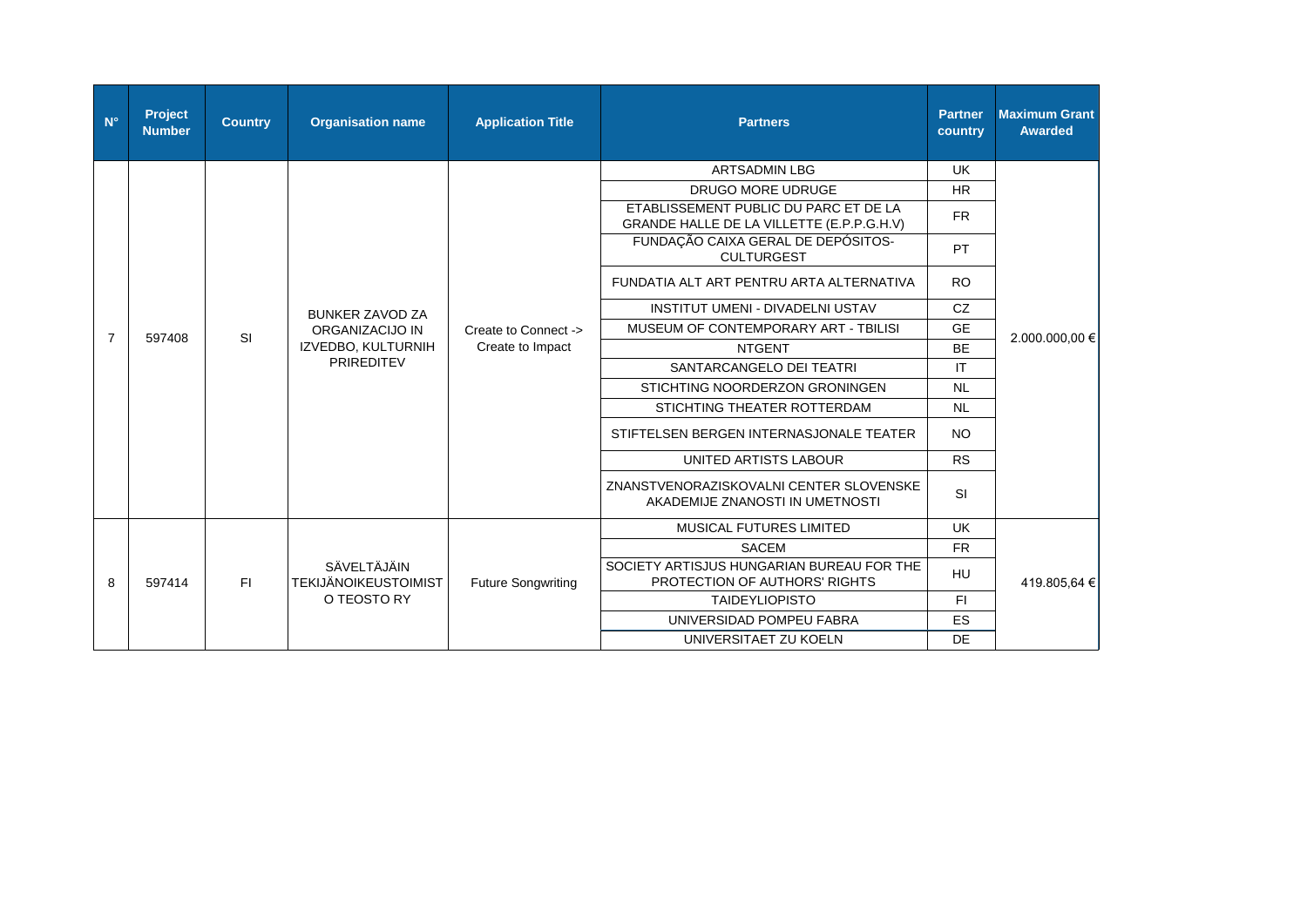| $N^{\circ}$ | <b>Project</b><br><b>Number</b> | <b>Country</b> | <b>Organisation name</b>                       | <b>Application Title</b>                                                   | <b>Partners</b>                                                 | <b>Partner</b><br>country | <b>Maximum Grant</b><br><b>Awarded</b> |
|-------------|---------------------------------|----------------|------------------------------------------------|----------------------------------------------------------------------------|-----------------------------------------------------------------|---------------------------|----------------------------------------|
|             |                                 |                |                                                |                                                                            | CONSORCI DEL MUSEU D ART CONTEMPORANI DE<br><b>BARCELONA</b>    | <b>ES</b>                 |                                        |
|             |                                 |                |                                                |                                                                            | <b>GOETEBORGS UNIVERSITET</b>                                   | <b>SE</b>                 |                                        |
|             |                                 |                | <b>MUSEO NACIONAL</b>                          |                                                                            | MODERNA GALERIJA                                                | SI                        |                                        |
| 9           | 597447                          | <b>ES</b>      | CENTRO DE ARTE REINA<br><b>SOFIA</b>           | Our Many Europes                                                           | MUSEUM VAN HEDENDAAGSE KUNST ANTWERPEN                          | <b>BE</b>                 | 2.000.000,00 €                         |
|             |                                 |                |                                                |                                                                            | MUZEUM SZTUKI NOWOCZESNEJ W WARSZAWIE                           | PL                        |                                        |
|             |                                 |                |                                                |                                                                            | NATIONAL COLLEGE OF ART AND DESIGN                              | IE                        |                                        |
|             |                                 |                |                                                |                                                                            | STEDELIJK VAN ABBEMUSEUM                                        | <b>NL</b>                 |                                        |
|             |                                 |                |                                                |                                                                            | CENTER FOR KUNST OG INTERKULTUR                                 | DK                        |                                        |
|             |                                 |                |                                                |                                                                            | COLCHESTER MERCURY THEATRE LTD                                  | UK                        | 1.154.723,32 €                         |
|             |                                 |                |                                                |                                                                            | COMPAGNIA DI SAN PAOLO                                          | $\mathsf{I}\mathsf{T}$    |                                        |
|             |                                 |                | <b>FONDAZIONE</b><br>IT<br><b>FITZCARRALDO</b> | Audience DEvelopment<br>STrategies for cultural<br>organizations in Europe | FONDAZIONE DEL TEATRO STABILE DI TORINO                         | <b>IT</b>                 |                                        |
|             |                                 |                |                                                |                                                                            | FUNDACAO CALOUSTE GULBENKIAN                                    | PT                        |                                        |
|             |                                 |                |                                                |                                                                            | KULTURA NOVA FOUNDATION                                         | <b>HR</b>                 |                                        |
|             | 597487                          |                |                                                |                                                                            | MAPA DAS IDEIAS - EDICOES DE PUBLICACOES LDA                    | PT                        |                                        |
| 10          |                                 |                |                                                |                                                                            | MELTING PRO LEARNING SOCIETA COOPERATIVA                        | IT                        |                                        |
|             |                                 |                |                                                |                                                                            | MIASTO STOLECZNE WARSZAWA                                       | PL                        |                                        |
|             |                                 |                |                                                |                                                                            | MUZEJ MODERNE I SUVREMENE UMJETNOSTI                            | <b>HR</b>                 |                                        |
|             |                                 |                |                                                |                                                                            | NØRREBRO TEATER                                                 | DK                        |                                        |
|             |                                 |                |                                                |                                                                            | SOCIEDAD MUNICIPAL ZARAGOZA CULTURAL SAU                        | <b>ES</b>                 |                                        |
|             |                                 |                |                                                |                                                                            | THE AUDIENCE AGENCY                                             | <b>UK</b>                 |                                        |
|             |                                 |                |                                                |                                                                            | UNIVERSIDAD DE LA IGLESIA DE DEUSTO ENTIDAD<br><b>RELIGIOSA</b> | ES                        |                                        |
|             |                                 |                |                                                |                                                                            | ANDA&FALA - ASSOCIAÇÃO CULTURAL                                 | PT                        |                                        |
|             |                                 |                |                                                |                                                                            | ASOCIATIA PRIN BANAT                                            | <b>RO</b>                 |                                        |
|             |                                 |                |                                                |                                                                            | DANSEHALLERNE                                                   | DK                        |                                        |
| 11          | 597492                          | AT             | <b>FESTIVAL DER</b>                            |                                                                            | ESPOON KAUPUNGINTEATTERISÄÄTIÖ SR                               | $\mathsf{F} \mathsf{I}$   |                                        |
|             |                                 |                | <b>REGIONEN</b>                                | Centriphery                                                                | FONDATSIYA ZA NOVA KULTURA                                      | <b>BG</b>                 | 1.066.145,00 €                         |
|             |                                 |                |                                                |                                                                            | LA MANUFACTURE                                                  | ${\sf FR}$                |                                        |
|             |                                 |                |                                                |                                                                            | RIJEKA 2020 D.O.O.                                              | <b>HR</b>                 |                                        |
|             |                                 |                |                                                |                                                                            | STICHTING CULTURA NOVA                                          | <b>NL</b>                 |                                        |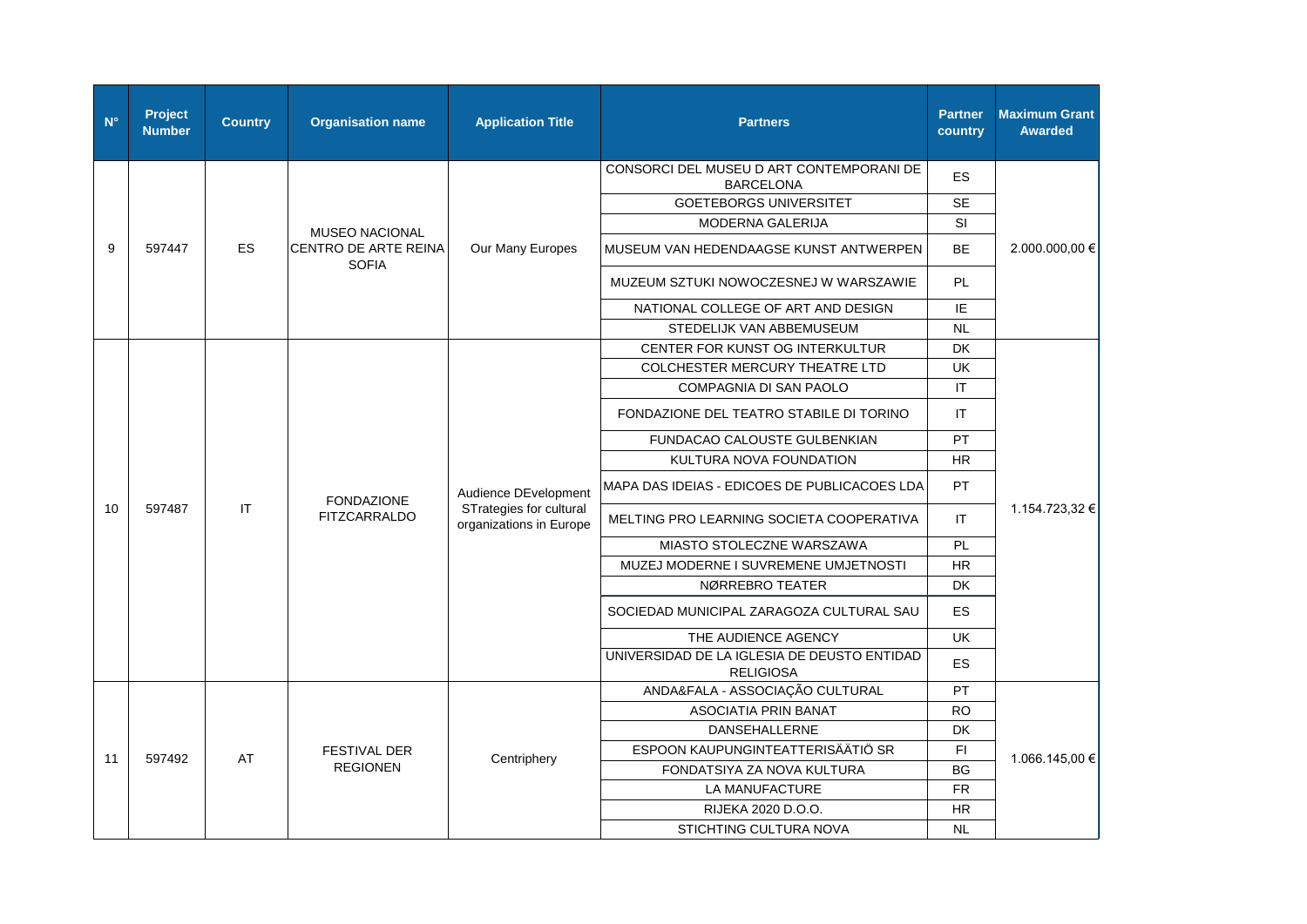| $N^{\circ}$ | Project<br><b>Number</b> | <b>Country</b> | <b>Organisation name</b>                | <b>Application Title</b>                                                                                                                            | <b>Partners</b>                                                | <b>Partner</b><br>country | <b>Maximum Grant</b><br>Awarded |
|-------------|--------------------------|----------------|-----------------------------------------|-----------------------------------------------------------------------------------------------------------------------------------------------------|----------------------------------------------------------------|---------------------------|---------------------------------|
|             |                          |                |                                         |                                                                                                                                                     | CTL - CULTURAL TREND LISBON - PRODUCTION &<br>MANAGEMENT, LDA  | PT                        |                                 |
|             |                          |                |                                         |                                                                                                                                                     | ELITA ASSOCIAZIONE CULTURALE                                   | IT                        |                                 |
| 12          | 597507                   | <b>FR</b>      | <b>MAMA</b>                             | European Music Market<br>Accelerator                                                                                                                | MOUSIKES EKDILOSIS SYNTONISMOS ORGANOSI                        | EL.                       | 1.511.856,00 €                  |
|             |                          |                |                                         |                                                                                                                                                     | NOUVELLE PRAGUE S.R.O.                                         | <b>CZ</b>                 |                                 |
|             |                          |                |                                         |                                                                                                                                                     | UN-CONVENTION HUB CIC                                          | <b>UK</b>                 |                                 |
|             |                          |                |                                         |                                                                                                                                                     | ARTEMREDE-TEATROS ASSOCIADOS                                   | PT                        |                                 |
|             |                          |                |                                         |                                                                                                                                                     | ASOCIÁCIA DIVADELNÁ NITRA                                      | <b>SK</b>                 | 2.000.000,00 €                  |
|             |                          |                |                                         |                                                                                                                                                     | BAKELIT MULTI ART CENTER ALAPITVANY                            | HU                        |                                 |
|             |                          |                |                                         | Be SpectACTive!                                                                                                                                     | <b>BUDA KUNSTENCENTRUM</b>                                     | <b>BE</b>                 |                                 |
|             |                          |                |                                         |                                                                                                                                                     | CAFÉ DE LAS ARTES TEATRO S.L.                                  | <b>ES</b>                 |                                 |
|             |                          |                |                                         |                                                                                                                                                     | CENTRE NATIONAL DE LA RECHERCHE<br><b>SCIENTIFIQUE CNRS</b>    | <b>FR</b>                 |                                 |
|             |                          | $\mathsf{I}$   |                                         |                                                                                                                                                     | <b>DOMINO UDRUGE</b>                                           | <b>HR</b>                 |                                 |
|             |                          |                |                                         |                                                                                                                                                     | DUBLIN THEATRE FESTIVAL COMPANY LIMITED BY<br><b>GUARANTEE</b> | IE                        |                                 |
|             |                          |                | <b>ASSOCIAZIONE</b><br><b>CULTURALE</b> |                                                                                                                                                     | FONDAZIONE FITZCARRALDO                                        | IT                        |                                 |
| 13          | 597642                   |                |                                         |                                                                                                                                                     | <b>KOPRODUKTIONSHAUS WIEN GMBH</b>                             | AT                        |                                 |
|             |                          |                | CAPOTRAVE / KILOWATT                    |                                                                                                                                                     | PTL - PLESNI TEATER LJUBLJANA                                  | <b>SI</b>                 |                                 |
|             |                          |                |                                         | RÉSEAU EN SCÈNE LANGUEDOC-ROUSSILLON<br>(ASSOCIATION RÉGIONALE DE COORDINATION ET<br>DE DIFFUSION DES ARTS DU SPECTACLE EN<br>LANGUEDOC-ROUSSILLON) | <b>FR</b>                                                      |                           |                                 |
|             |                          |                |                                         |                                                                                                                                                     | <b>STORA TEATERN</b>                                           | <b>SE</b>                 |                                 |
|             |                          |                |                                         |                                                                                                                                                     | <b>TANEC PRAHA SPOLEK</b>                                      | CZ                        |                                 |
|             |                          |                |                                         |                                                                                                                                                     | TEATRUL NATIONAL RADU STANCA SIBIU                             | <b>RO</b>                 |                                 |
|             |                          |                |                                         |                                                                                                                                                     | UNIVERSITAT DE BARCELONA                                       | ES                        |                                 |
|             |                          |                |                                         |                                                                                                                                                     | UNIVERSITE DE MONTPELLIER                                      | <b>FR</b>                 |                                 |
|             |                          |                |                                         |                                                                                                                                                     | USTANOVA STUDENTSKI KULTURNI CENTAR                            | <b>RS</b>                 |                                 |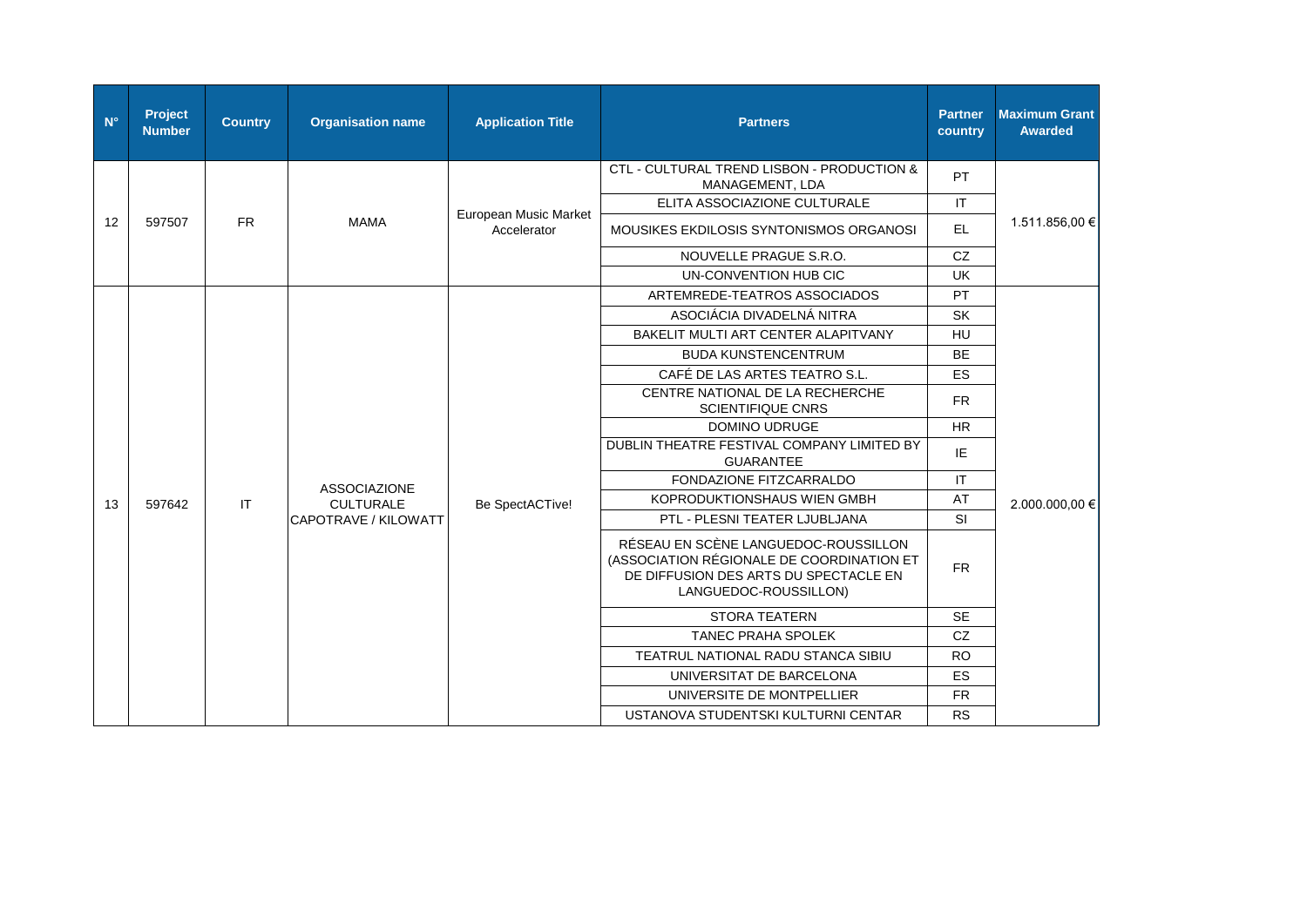| $N^{\circ}$ | <b>Project</b><br><b>Number</b> | <b>Country</b> | <b>Organisation name</b>                          | <b>Application Title</b>                             | <b>Partners</b>                                                                                      | <b>Partner</b><br>country                                 | <b>Maximum Grant</b><br><b>Awarded</b> |
|-------------|---------------------------------|----------------|---------------------------------------------------|------------------------------------------------------|------------------------------------------------------------------------------------------------------|-----------------------------------------------------------|----------------------------------------|
|             |                                 |                |                                                   |                                                      | A ANTHOPOULOS - A DIOLATZIS GP                                                                       | EL                                                        |                                        |
|             |                                 |                |                                                   |                                                      | ADVANCED MUSIC SL                                                                                    | ES                                                        |                                        |
|             |                                 |                |                                                   |                                                      | <b>COLOGNE ON POP GMBH</b>                                                                           | DE                                                        |                                        |
| 14          | 597647                          | <b>FR</b>      | <b>ASSOCIATION ARTY</b><br><b>FARTY</b>           | WE ARE EUROPE                                        | ELEVATE - VEREIN ZUR FORDERUNG DES<br>GESELLSCHAFTSPOLITISCHEN UND KULTURELLEN<br><b>AUSTAUSCHES</b> | AT                                                        | 2.000.000,00 €                         |
|             |                                 |                |                                                   |                                                      | FUNDACJA TONE-MUZYKA I NOWE FORMY SZTUKI                                                             | PL                                                        |                                        |
|             |                                 |                |                                                   |                                                      | <b>INSOMNIA FESTIVAL</b>                                                                             | <b>NO</b>                                                 |                                        |
|             |                                 |                |                                                   |                                                      | STICHTING THE GENERATOR                                                                              | <b>NL</b>                                                 |                                        |
|             |                                 |                |                                                   |                                                      | (ACT) ASSOCIATION FOR INDEPENDENT THEATRE                                                            | <b>BG</b>                                                 |                                        |
|             |                                 |                |                                                   |                                                      | ARIONA HELLAS AE                                                                                     | <b>EL</b>                                                 |                                        |
|             |                                 |                |                                                   |                                                      | ARTEMREDE-TEATROS ASSOCIADOS                                                                         | PT                                                        |                                        |
|             |                                 |                |                                                   |                                                      | BUNKER ZAVOD ZA ORGANIZACIJO IN IZVEDBO.<br><b>KULTURNIH PRIREDITEV</b>                              | <b>SI</b>                                                 |                                        |
|             |                                 |                |                                                   |                                                      | <b>CENTRUM KULTURY W LUBLINIE</b>                                                                    | PL                                                        |                                        |
| 15          | 597687                          | FR.            | OFFICE NATIONAL DE<br><b>DIFFUSION ARTISTIQUE</b> | RESHAPE - Reflect,<br>Share, Practice,<br>Experiment | FUNDATIA ALT ART PENTRU ARTA ALTERNATIVA                                                             | <b>RO</b>                                                 | 598.603,28 €                           |
|             |                                 |                |                                                   |                                                      | <b>GOETHE-INSTITUT EV</b>                                                                            | DE                                                        |                                        |
|             |                                 |                |                                                   |                                                      | <b>INSTITUT UMENI - DIVADELNI USTAV</b>                                                              | CZ                                                        |                                        |
|             |                                 |                |                                                   |                                                      | KUNSTENPUNT VZW - FLANDERS ARTS INSTITUTE                                                            | <b>BE</b>                                                 |                                        |
|             |                                 |                |                                                   |                                                      |                                                                                                      | POGON - ZAGREBACKI CENTAR ZA NEZAVISNU<br>KULTURU I MLADE | <b>HR</b>                              |
|             |                                 |                |                                                   |                                                      | THE BRITISH COUNCIL                                                                                  | <b>UK</b>                                                 |                                        |